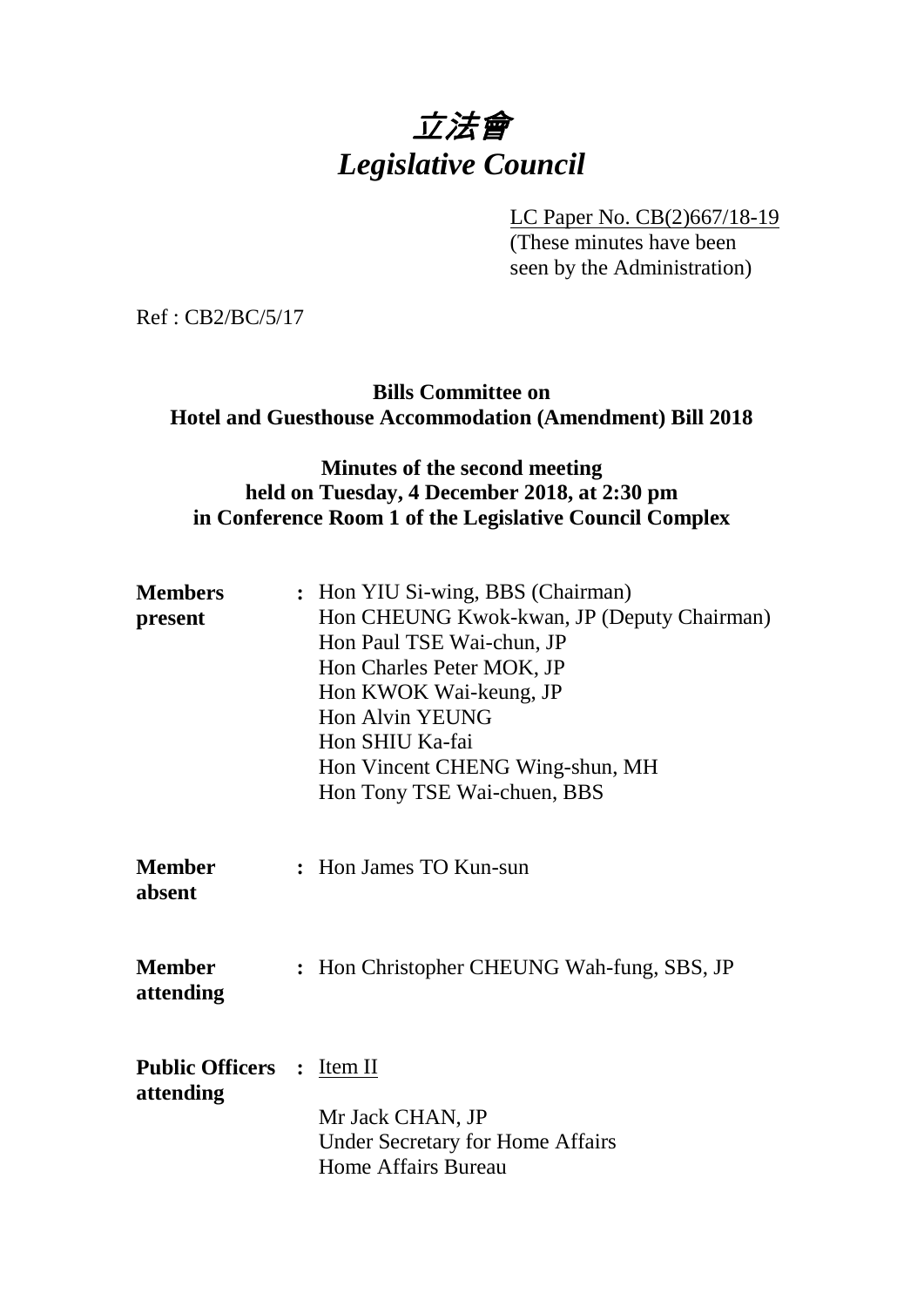|                                            | Miss Vega WONG, JP<br>Deputy Director of Home Affairs (2)<br>Home Affairs Department                                                                                                                                                                                                          |
|--------------------------------------------|-----------------------------------------------------------------------------------------------------------------------------------------------------------------------------------------------------------------------------------------------------------------------------------------------|
|                                            | Miss Grace LI, JP<br>Assistant Director of Home Affairs (4)<br>Home Affairs Department                                                                                                                                                                                                        |
|                                            | Mr Lawrence LI<br>Administrative Officer (4)<br>Home Affairs Department                                                                                                                                                                                                                       |
|                                            | Mr Peter SZE<br>Senior Assistant Law Draftsman (Acting)<br>Department of Justice                                                                                                                                                                                                              |
|                                            | Ms Carmen CHU<br><b>Senior Government Counsel</b><br>Department of Justice                                                                                                                                                                                                                    |
| <b>Attendance by : lem I</b><br>invitation | The Federation of Hong Kong Hotel Owners<br>Mr Michael LI Hon-shing<br><b>Executive Director</b><br><b>Hong Kong Guesthouses Association</b><br>Mr David LEUNG Tai-wai<br>Founder Chairman<br>The Incorporated Owners of Mirador Mansion,<br>11th Management Committee Board<br>Mr LI Ka-lung |
|                                            | Secretary                                                                                                                                                                                                                                                                                     |
|                                            | <b>Kowloon Incorporated Owners Joint Alliances</b>                                                                                                                                                                                                                                            |
|                                            | Mr LEUNG Nga-lun<br>Chairman                                                                                                                                                                                                                                                                  |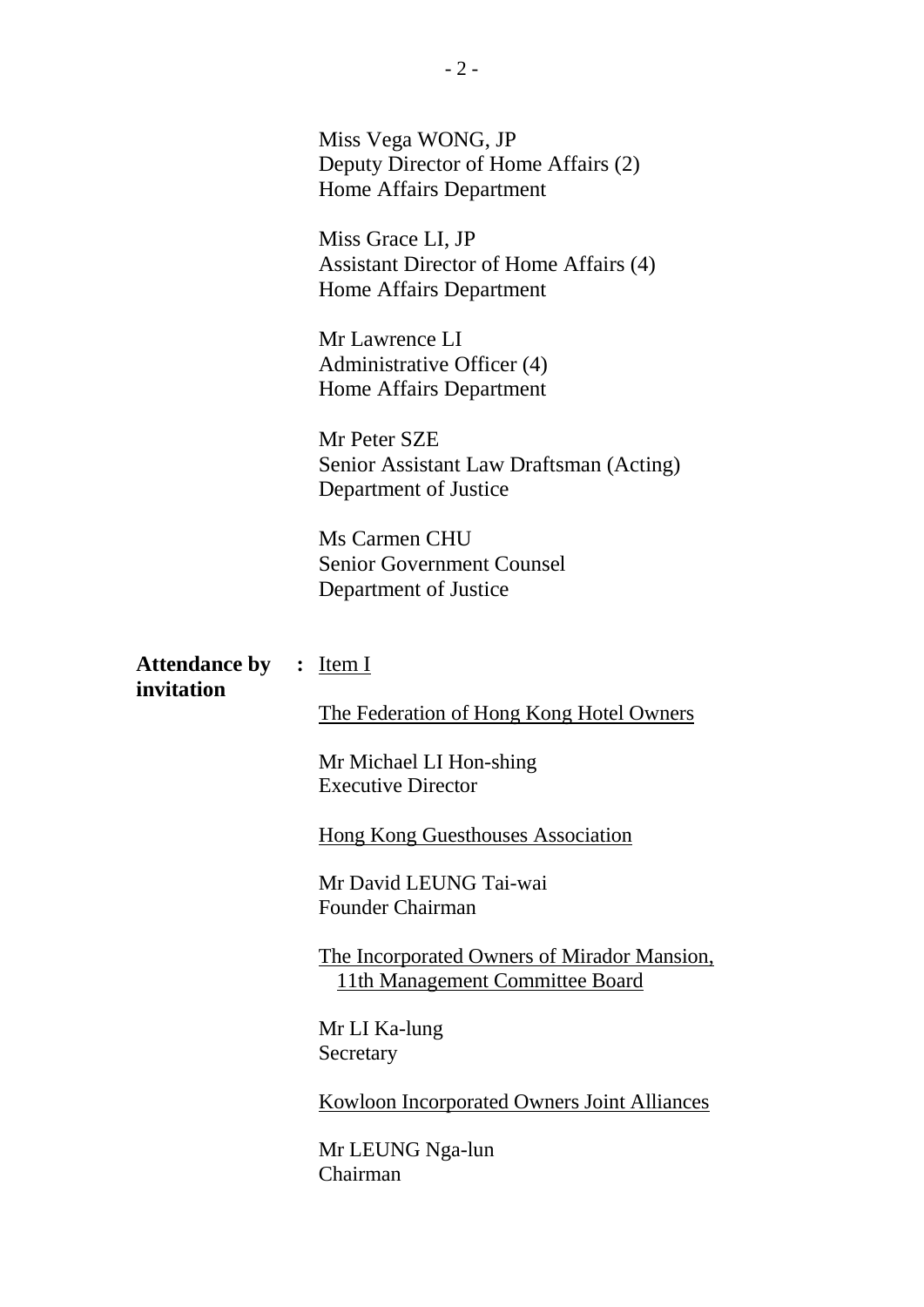Miss CHIU Wai-lam

Mr LI Siu-tong

TWH-Tai Wan Hotel Ltd

Mr LI Wai-ming Owner

Mr LAM Yuet-man

Mrs CHEN Chen-eng

大華旅館集團

Mr LAW Kai-yiu **Owner** 

美麗都大廈業主立案法團

Mr LUI Kong-ngai Committee Member

Miss Hazel HO Mu-zi

Mr CHAN Yuk

The Tourist Guest Houses Federation of Hong Kong

Mr LAU Kung-shing Chairman

Hong Kong Hotels Association

Mr Patrick KWOK Chi-kit Executive Director

Southern District Office, HKI, Liberal Party

Mr Jonathan LEUNG Chairperson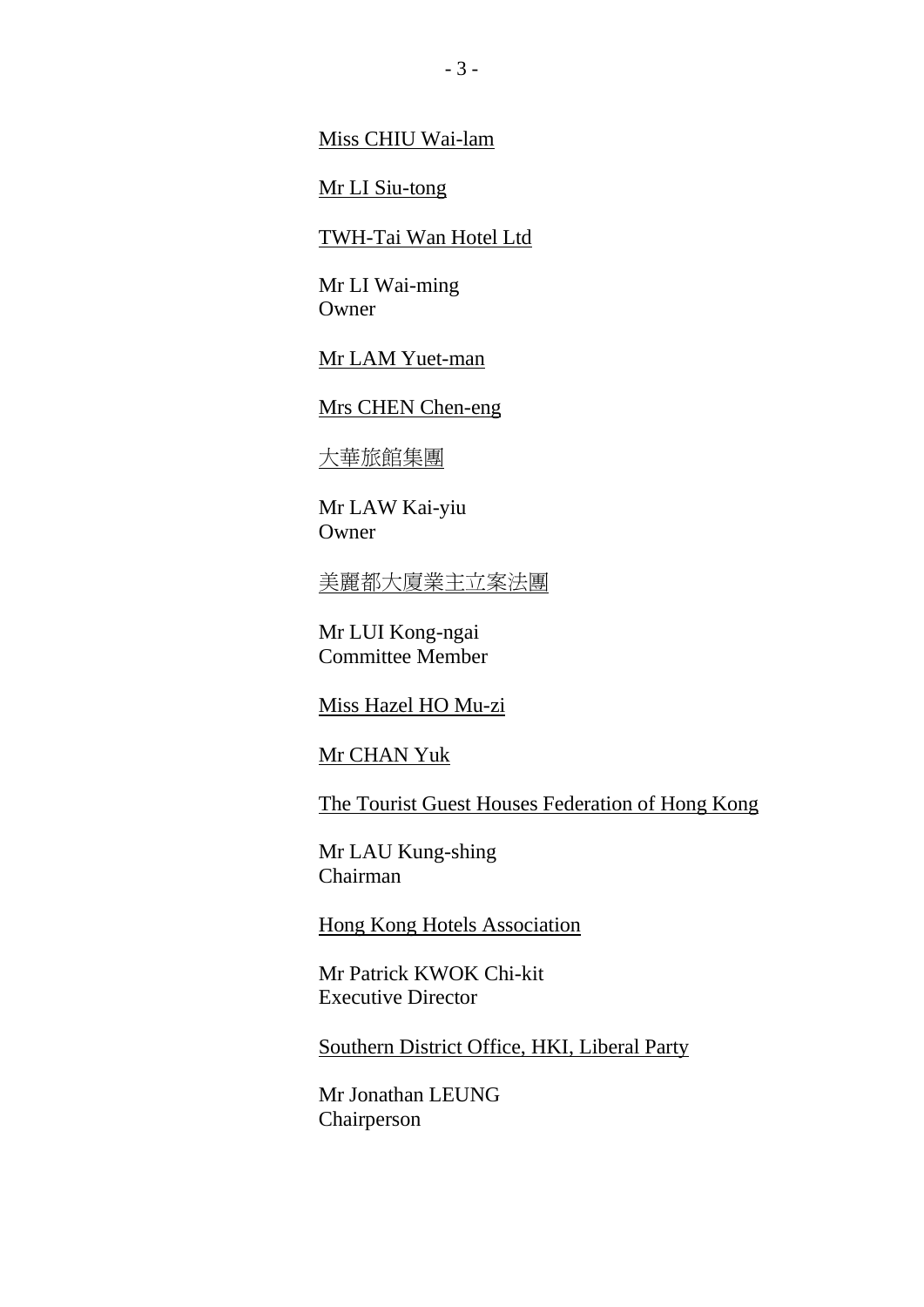The Lion Rock Institute

Mr NG Kin-wah Event Officer

Mr LAU Yin-ming

Hong Kong Association of Hostels

Mr SEE Pak-luk Vice Chairman

The Incorporated Owners of The Sorentino

Mr WAN Wing-man 主席

Dr CHENG Lee-ming Member of Kowloon City District Council

反對無牌旅館大聯盟

曾卓兒女士 召集人

The Federation of Buildings Owners Organization of Cheung Sha Wan and Lai Chi Kok

Mr CHUM Tak-shing Executive Director

自由黨青年團

張景勛先生 團長

Booking.com

Mr Calvert LO Area Manager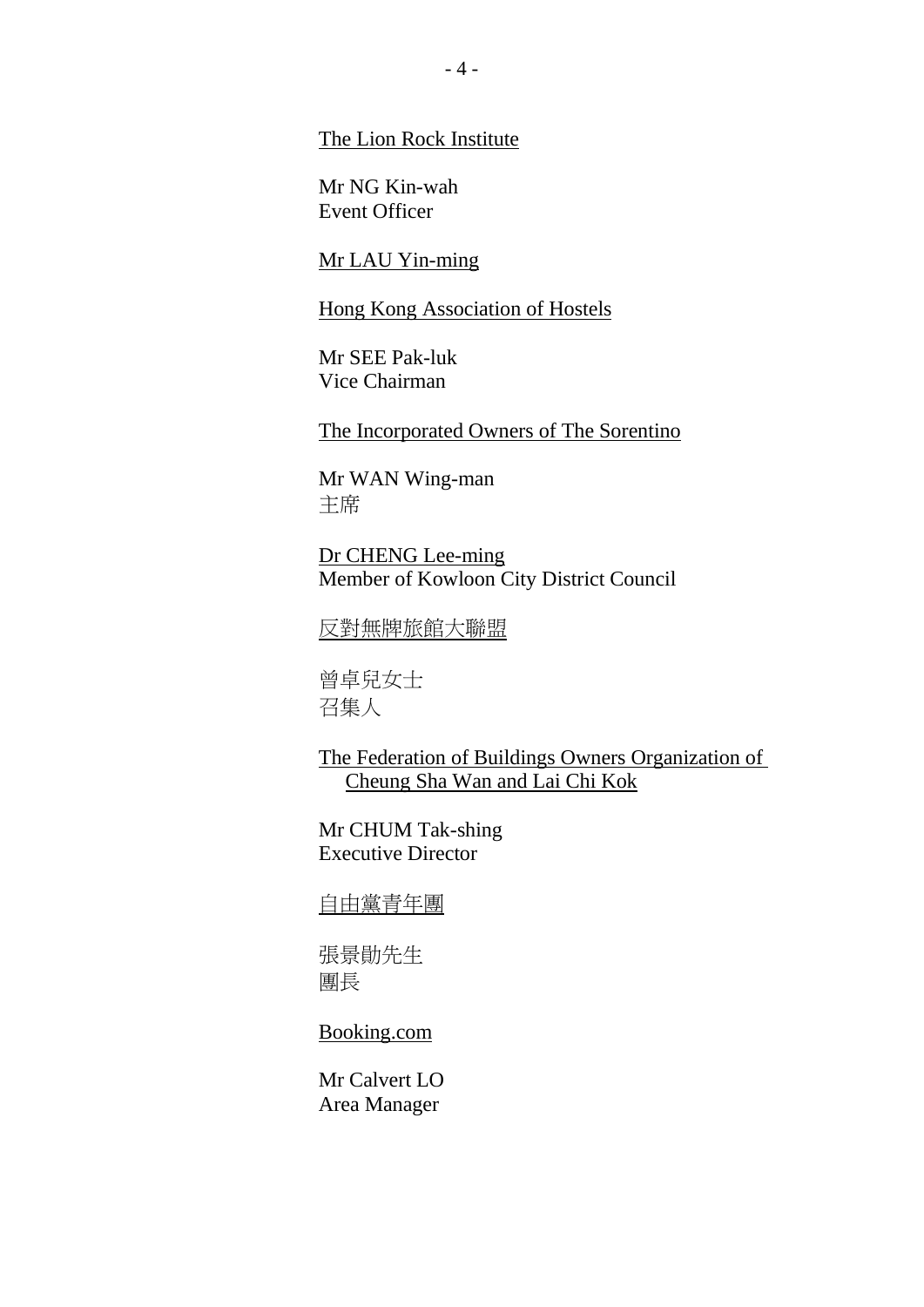Broadway Nassau Investments Ltd

Mr LUI Kwok-ki Senior Property Manager

#### Mr CHAN Chun-yin

Miss Yolanda NG Member of Wan Chai District Council

朱美美女士

Airbnb

Mr Marvin MA Public Affairs Manager - Hong Kong & Taiwan

Mr CHOY Kwai-tim

Mr David CHAN

Impact Communications Company

Ms Carmen POON Lai-king HomeAway Spokesperson

Mr Yoshiaki KUBOTA

Ms AU Tak-mei

五洲大廈業主立案法團

趙建新女士 主席

Foreign Guest Houses Investor Concern Group

Mr Singh SUKHJIT Convener

Miss Sammi FU Hiu-lam Member of Islands District Council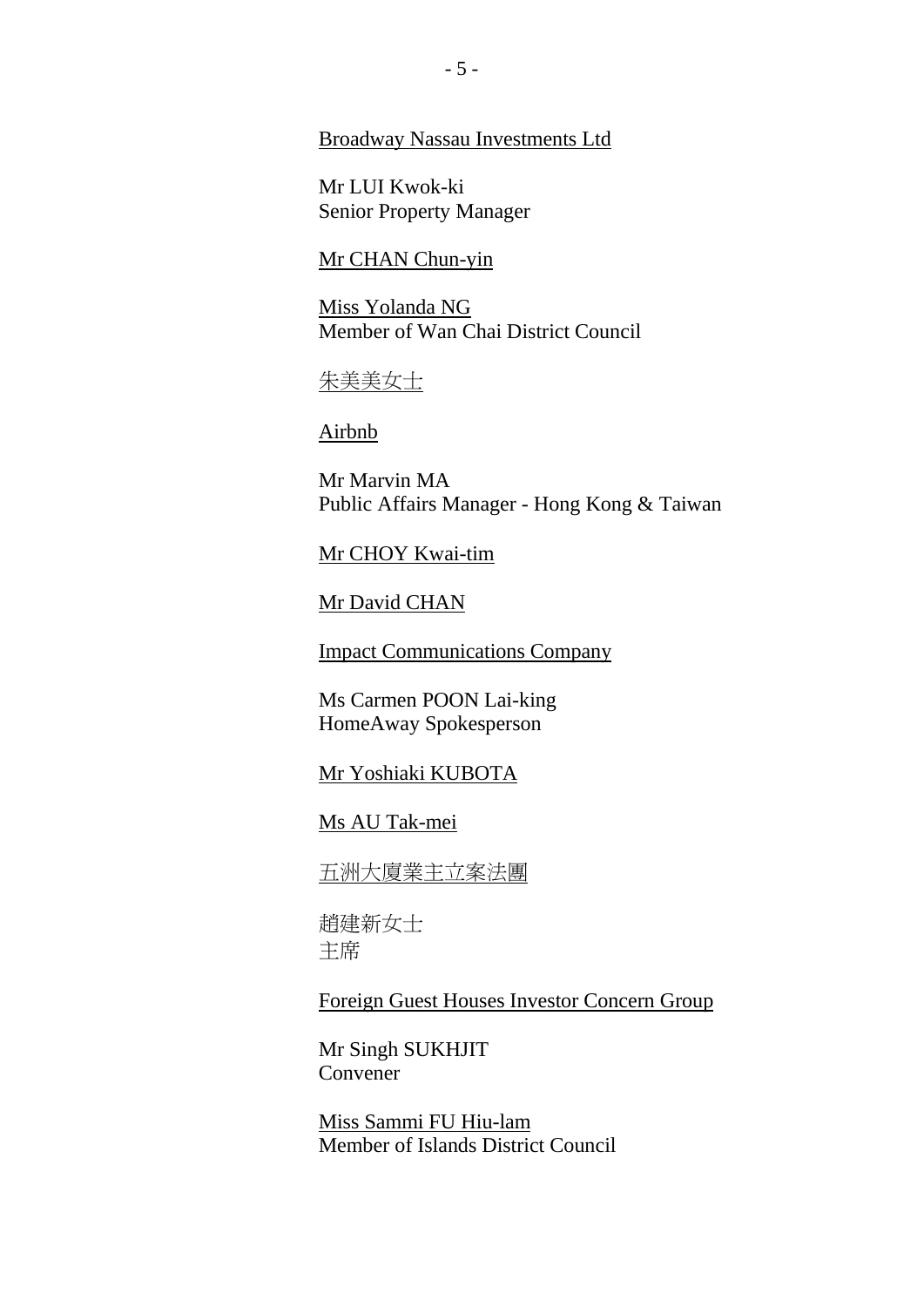| <b>Clerk</b> in | : Mr Colin CHUI                                   |
|-----------------|---------------------------------------------------|
| attendance      | Chief Council Secretary (2) 4                     |
| <b>Staff</b> in | : Ms Vanessa CHENG                                |
| attendance      | Assistant Legal Adviser 5                         |
|                 | Ms Catherina YU<br>Senior Council Secretary (2) 4 |
|                 | Miss Alison HUI<br>Legislative Assistant (2) 4    |

**I. Meeting with deputations and the Administration** [File Ref.: HAD HQ CR/15/3/20(C); LC Paper Nos. LS96/17-18, IN01/18-19, CB(3)811/17-18, CB(2)190/18-19(01) to (02), CB(2)201/18-19(01), CB(2)339/18-19(01) and CB(2)376/18-19(01)]

The Bills Committee deliberated (index of proceedings attached at **Annex)**.

- 2. The Bills Committee requested the Administration to:
	- (a) provide its views on the suggestions made by operators of home-stay lodging and on the regulation of home-stay lodging in Japan, Taiwan and London set out in the Information Note. The Administration should also explain why it considered the measures adopted in those places infeasible in Hong Kong; and
	- (b) provide its response to the views of individuals and deputations given to the Bills Committee.

#### **II. Date of next meeting**

3. The Chairman said that members would be informed of the date of the next meeting in due course.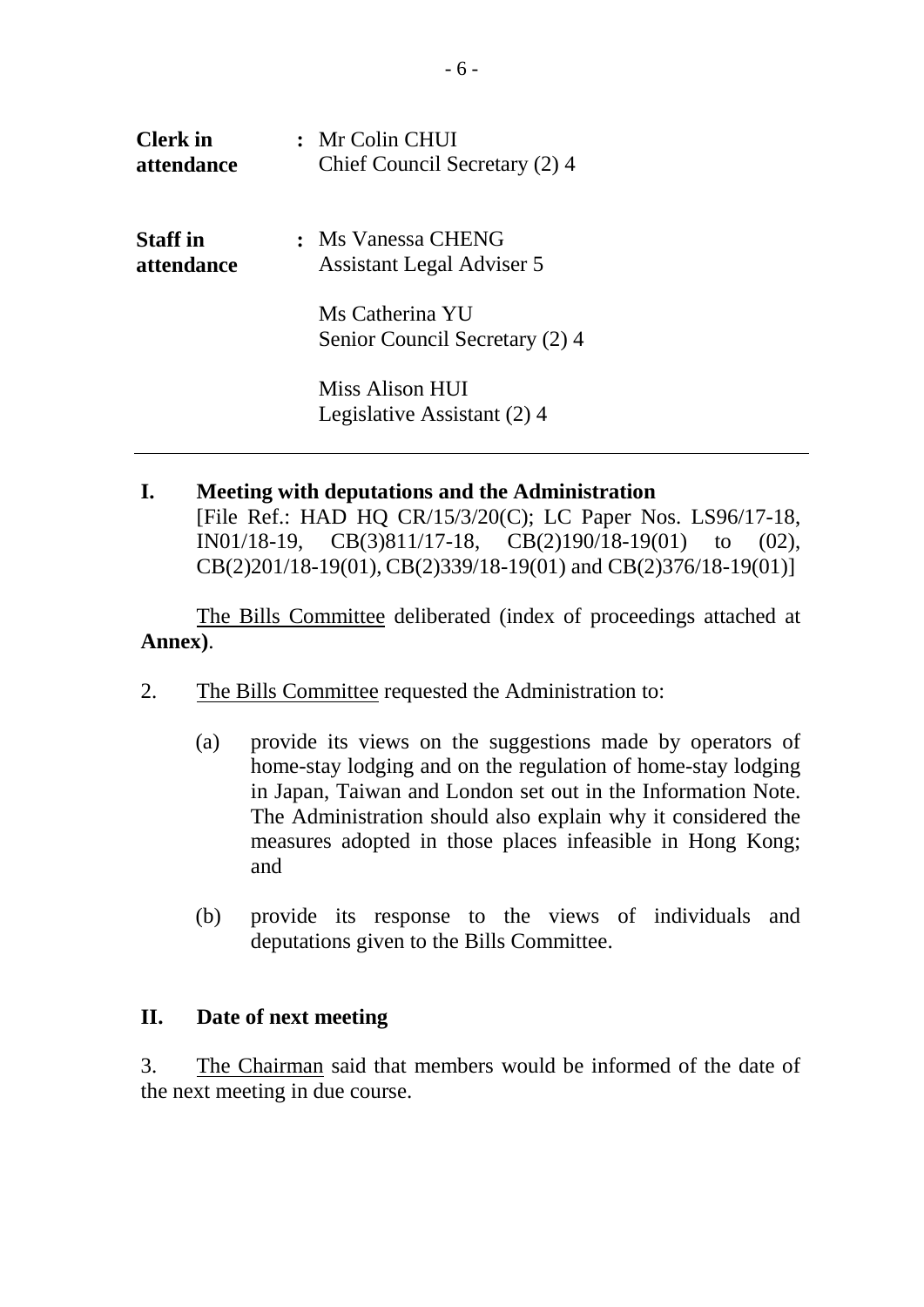# **III. Any other business**

4. There being no other business, the meeting ended at 5:24 pm.

Council Business Division 2 Legislative Council Secretariat 21 January 2019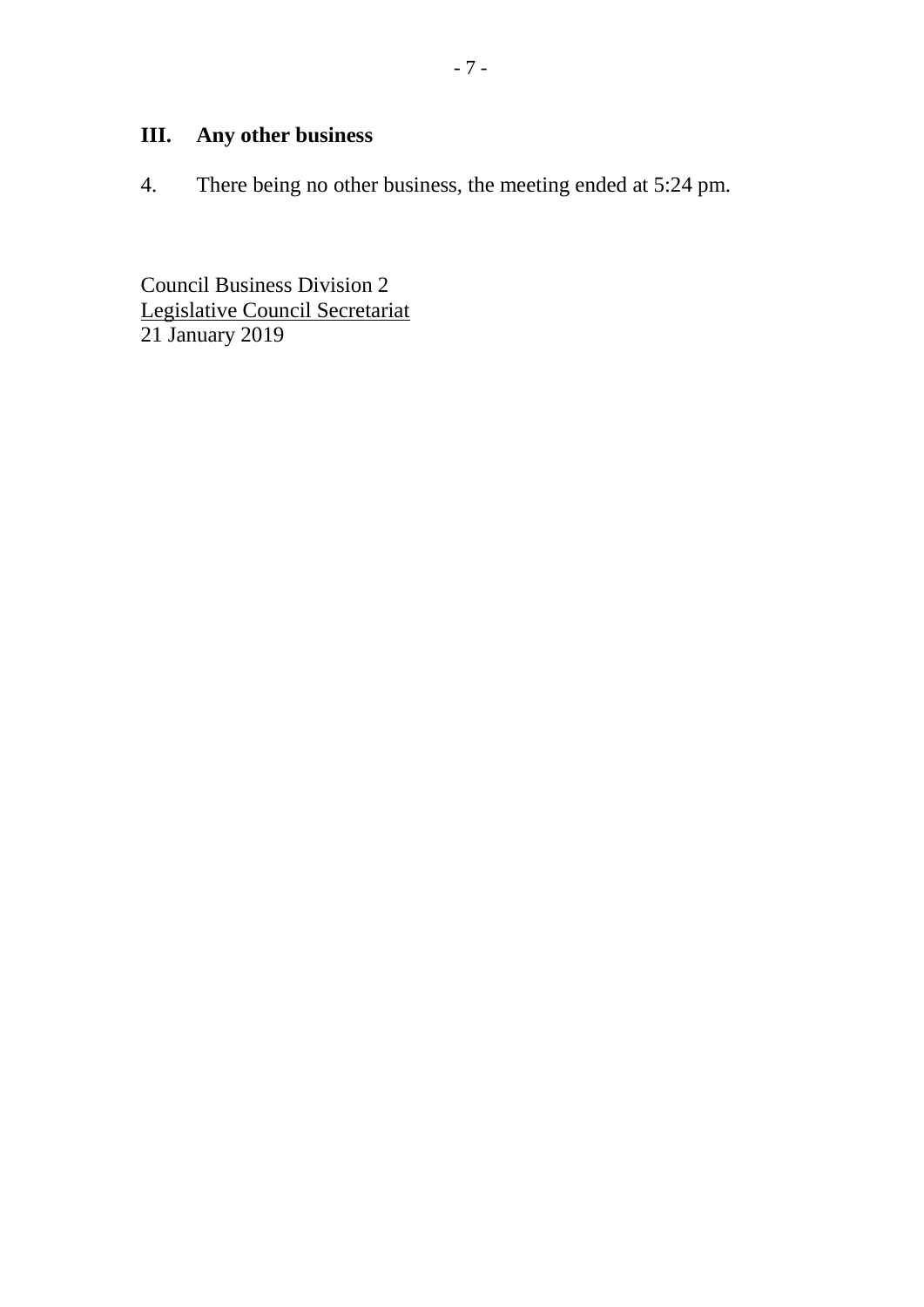## **Proceedings of the second meeting of the Bills Committee on Hotel and Guesthouse Accommodation (Amendment) Bill 2018 on Tuesday, 4 December 2018, at 2:30 pm in Conference Room 1 of the Legislative Council Complex**

| <b>Time</b><br>marker | Speaker(s)                                                                                    | Subject(s)                                                                                                               | <b>Action</b><br>required |  |
|-----------------------|-----------------------------------------------------------------------------------------------|--------------------------------------------------------------------------------------------------------------------------|---------------------------|--|
|                       | Agenda item I - Meeting with deputations/individuals and the Administration                   |                                                                                                                          |                           |  |
| 000825-<br>001346     | Chairman                                                                                      | Opening remarks<br>Declaration by the Chairman that he was an employee of a<br>company which invested in hotel projects. |                           |  |
| 001347-<br>001700     | The Federation of<br>Hong Kong<br><b>Hotel Owners</b>                                         | Presentation of views<br>[LC Paper No. CB(2)339/18-19(02)(revised)]                                                      |                           |  |
| 001701-<br>002005     | Hong Kong<br>Guesthouses<br>Association                                                       | Presentation of views                                                                                                    |                           |  |
| 002006-<br>002249     | The Incorporated<br>Owners of<br>Mirador<br>Mansion, 11th<br>Management<br>Committee<br>Board | Presentation of views<br>[LC Paper No. CB(2)339/18-19(03)]                                                               |                           |  |
| 002250-<br>002554     | Kowloon<br>Incorporated<br><b>Owners Joint</b><br><b>Alliances</b>                            | Presentation of views                                                                                                    |                           |  |
| 002555-<br>002739     | Miss CHIU<br>Wai-lam                                                                          | Presentation of views<br>[LC Paper No. CB(2)339/18-19(07)]                                                               |                           |  |
| 002740-<br>003046     | Mr LI Siu-tong                                                                                | Presentation of views<br>[LC Paper No. CB(2)339/18-19(04)]                                                               |                           |  |
| 003047-<br>003241     | TWH-Tai Wan<br>Hotel Ltd                                                                      | Presentation of views<br>[LC Paper No. CB(2)339/18-19(05)]                                                               |                           |  |
| 003242-<br>003542     | Mr LAM Yuet-man                                                                               | Presentation of views<br>[LC Paper No. CB(2)339/18-19(12)]                                                               |                           |  |
| 003543-<br>003726     | Mrs CHEN<br>Chen-eng                                                                          | Presentation of views<br>[LC Paper No. CB(2)430/18-19(01)]                                                               |                           |  |
| 003727-<br>003952     | 大華旅館集團                                                                                        | Presentation of views<br>[LC Paper No. CB(2)430/18-19(02)]                                                               |                           |  |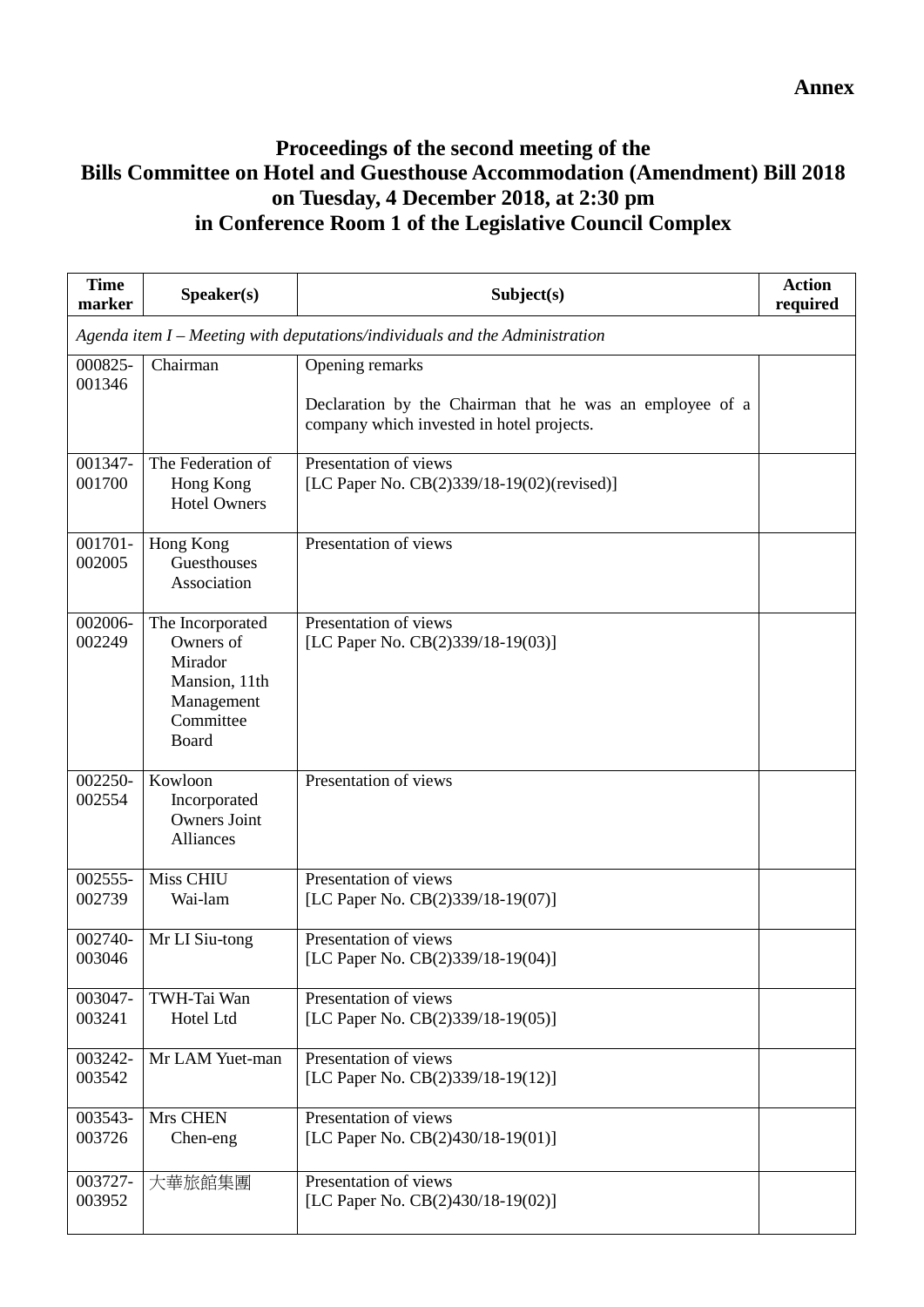| <b>Time</b><br>marker           | Speaker(s)                                                                                                 | Subject(s)                                                 | <b>Action</b><br>required |
|---------------------------------|------------------------------------------------------------------------------------------------------------|------------------------------------------------------------|---------------------------|
| 003953-<br>004150               | 美麗都大廈業主立<br>案法團                                                                                            | Presentation of views                                      |                           |
| 004151-<br>004356               | Miss Hazel HO<br>Mu-zi                                                                                     | Presentation of views                                      |                           |
| 004357-<br>004701               | Mr CHAN Yuk                                                                                                | Presentation of views                                      |                           |
| 004702-<br>005008               | The Tourist Guest<br>Houses<br>Federation of<br>Hong Kong                                                  | Presentation of views<br>[LC Paper No. CB(2)339/18-19(11)] |                           |
| 005009-<br>005309               | Hong Kong Hotels<br>Association                                                                            | Presentation of views<br>[LC Paper No. CB(2)339/18-19(08)] |                           |
| 005310-<br>005615               | Southern District<br>Office, HKI,<br><b>Liberal Party</b>                                                  | Presentation of views<br>[LC Paper No. CB(2)417/18-19(01)] |                           |
| 005616-<br>005922               | The Lion Rock<br>Institute                                                                                 | Presentation of views                                      |                           |
| 005923-<br>010154               | Mr LAU Yin-ming                                                                                            | Presentation of views                                      |                           |
| 010155-<br>010499               | Hong Kong<br>Association of<br>Hostels                                                                     | Presentation of views                                      |                           |
| 010500-<br>010804               | The Incorporated<br>Owners of The<br>Sorentino                                                             | Presentation of views<br>[LC Paper No. CB(2)339/18-19(09)] |                           |
| 010805-<br>010951               | Dr CHENG<br>Lee-ming,<br>Member of<br>Kowloon City<br><b>District Council</b>                              | Presentation of views                                      |                           |
| 010952-<br>011236               | 反對無牌旅館大聯<br>盟                                                                                              | Presentation of views                                      |                           |
| $\overline{0}11237 -$<br>011525 | The Federation of<br><b>Buildings</b><br>Owners<br>Organization of<br>Cheung Sha<br>Wan and Lai Chi<br>Kok | Presentation of views<br>[LC Paper No. CB(2)339/18-19(13)] |                           |
| 011526-<br>011826               | 自由黨青年團                                                                                                     | Presentation of views                                      |                           |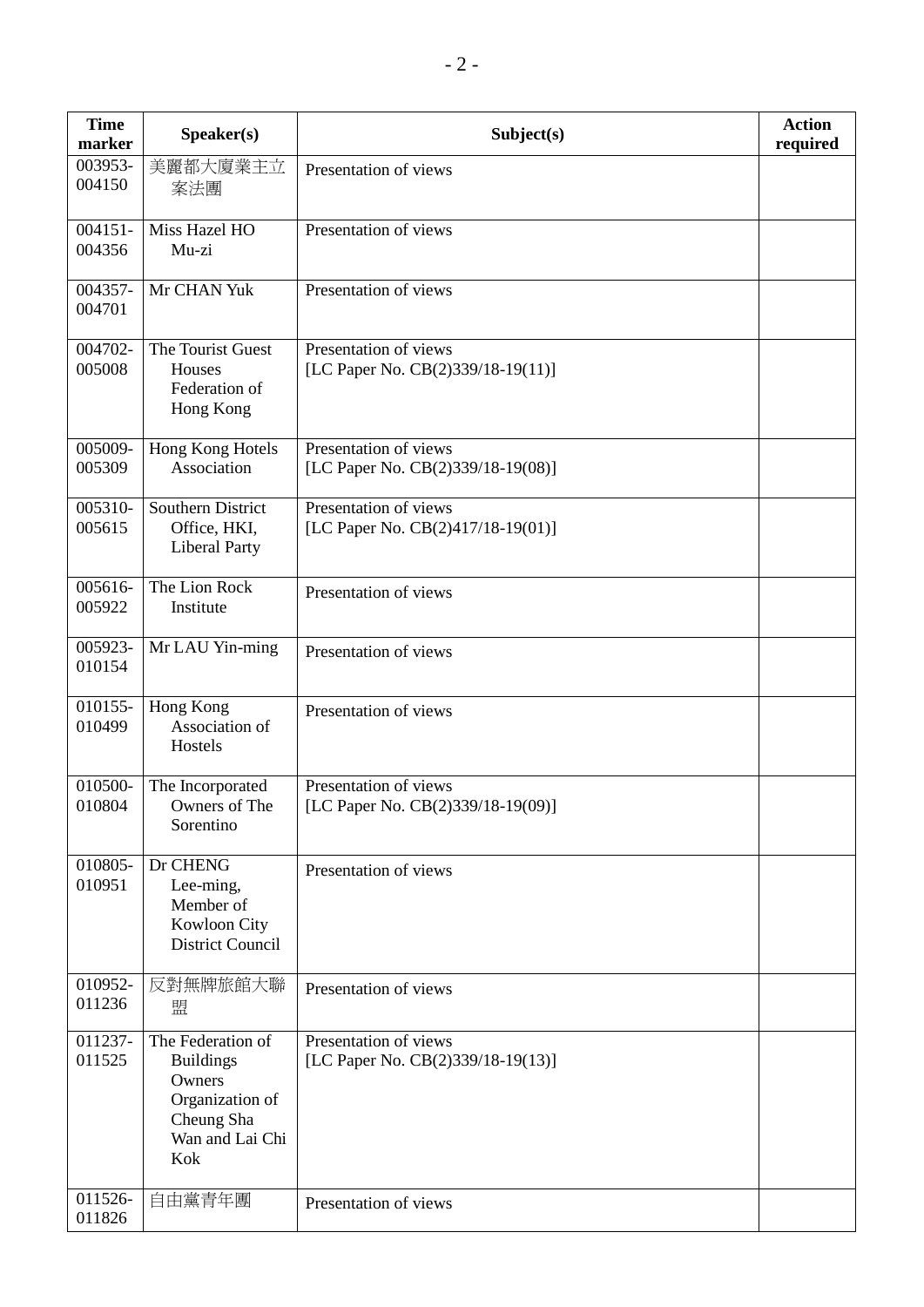| <b>Time</b><br>marker | Speaker(s)                                                                   | Subject(s)                                                                                      | <b>Action</b><br>required |
|-----------------------|------------------------------------------------------------------------------|-------------------------------------------------------------------------------------------------|---------------------------|
| 011827-<br>012016     | Booking.com                                                                  | Presentation of views                                                                           |                           |
| 012017-<br>012211     | <b>Broadway Nassau</b><br><b>Investments Ltd</b>                             | Presentation of views                                                                           |                           |
| 012212-<br>012508     | Mr CHAN<br>Chun-yin                                                          | Presentation of views<br>[LC Paper No. CB(2)417/18-19(02)]                                      |                           |
| 012509-<br>012740     | Miss Yolanda NG,<br>Member of Wan<br>Chai District<br>Council                | Presentation of views                                                                           |                           |
| 012741-<br>012928     | 朱美美女士                                                                        | Presentation of views<br>[LC Paper No. CB(2)447/18-19(01)]                                      |                           |
| 012929-<br>013236     | Airbnb                                                                       | Presentation of views<br>[LC Paper No. CB(2)339/18-19(14)]                                      |                           |
| 013237-<br>013535     | Mr CHOY<br>Kwai-tim                                                          | Presentation of views<br>[LC Paper No. CB(2)447/18-19(02)]]                                     |                           |
| 013536-<br>013840     | Mr David CHAN                                                                | Presentation of views<br>[LC Paper No. CB(2)367/18-19(01)]                                      |                           |
| 013841-<br>014146     | Impact<br>Communications<br>Company                                          | Presentation of views<br>[LC Paper No. CB(2)339/18-19(15)]                                      |                           |
| 014147-<br>014437     | Mr Yoshiaki<br><b>KUBOTA</b>                                                 | Presentation of views<br>[LC Paper No. CB(2)339/18-19(16)]                                      |                           |
| 014438-<br>014748     | Ms AU Tak-mei                                                                | Presentation of views<br>[LC Paper No. CB(2)339/18-19(18)]                                      |                           |
| 014749-<br>015038     | 五洲大廈業主立案<br>法團                                                               | Presentation of views<br>[LC Paper No. CB(2)339/18-19(19)]                                      |                           |
| 015039-<br>015345     | Foreign Guest<br>Houses Investor<br>Concern Group                            | Presentation of views                                                                           |                           |
| 015346-<br>015658     | Miss Sammi FU<br>Hiu-lam,<br>Member of<br><b>Islands District</b><br>Council | Presentation of views<br>[LC Paper No. CB(2)339/18-19(25)]                                      |                           |
| 015659-<br>020526     | Chairman<br>Administration                                                   | In response to the views of individuals and deputations, the<br>Administration explained:       |                           |
|                       |                                                                              | (a) the intent of the Hotel and Guesthouse Accommodation<br>(Amendment) Bill 2018 ("the Bill"); |                           |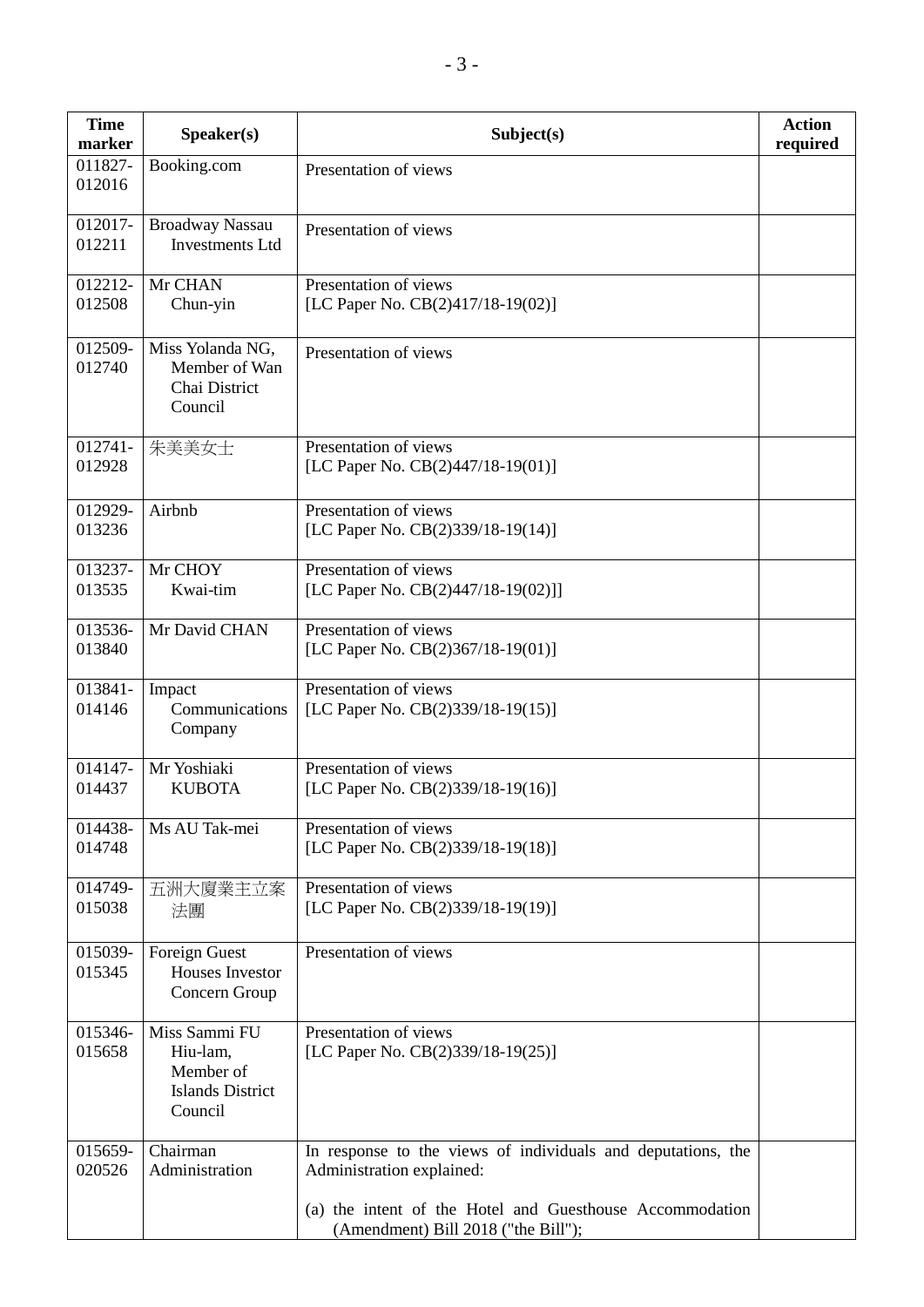| <b>Time</b><br>marker | Speaker(s)                                   | Subject(s)                                                                                                                                                                                                                                                                                                                                                                                                                                                                                                                                                                                                                                                                                                                                                                                | <b>Action</b><br>required |
|-----------------------|----------------------------------------------|-------------------------------------------------------------------------------------------------------------------------------------------------------------------------------------------------------------------------------------------------------------------------------------------------------------------------------------------------------------------------------------------------------------------------------------------------------------------------------------------------------------------------------------------------------------------------------------------------------------------------------------------------------------------------------------------------------------------------------------------------------------------------------------------|---------------------------|
|                       |                                              | (b) the requirement for guesthouse licence holders to comply<br>with the provisions of Deeds of Mutual Covenant ("DMCs")<br>or Government leases;                                                                                                                                                                                                                                                                                                                                                                                                                                                                                                                                                                                                                                         |                           |
|                       |                                              | (c) the functions and composition of the independent panel ("the<br>Panel") which would be set up for collecting views of<br>persons affected by the operation of hotels or guesthouses<br>("local consultation"); and                                                                                                                                                                                                                                                                                                                                                                                                                                                                                                                                                                    |                           |
|                       |                                              | (d) the objectives of (i) conducting local consultation on licence<br>applications; (ii) imposing strict liability on owners and<br>tenants of premises used as an unlicensed hotel or<br>guesthouse; and (iii) empowering the Hotel and Guesthouse<br>Accommodation Authority ("the Authority") to apply to the<br>court, upon the second conviction within 16 months of the<br>offence of operating an unlicensed hotel or guesthouse or the<br>new strict liability offence in respect of the same premises,<br>to issue a closure order for the premises for six months.                                                                                                                                                                                                              |                           |
|                       |                                              | The Administration also advised that:                                                                                                                                                                                                                                                                                                                                                                                                                                                                                                                                                                                                                                                                                                                                                     |                           |
|                       |                                              | (a) the operator of a licensed guesthouse, as one of the<br>occupants of the building, had all along been obliged to<br>observe and comply with all the provisions of the DMC<br>concerned. A guesthouse licence issued by the Authority<br>did not act as a waiver of any terms in any lease, tenancy<br>agreement or licence granted by the Government, nor did it<br>affect or change the provisions of that DMC or other<br>covenants relating to the building in which the guesthouse<br>was situated. The issuance of a licence did not exempt or<br>protect the licence holder from any consequence and liability<br>of any breach of the laws, DMC or other leases and<br>agreements;                                                                                             |                           |
|                       |                                              | (b) it welcomed lawful operation of home-stay lodging, which<br>was not precluded by the existing licensing regime.<br>Specific types of licences for guesthouses, e.g. guesthouse<br>(holiday flat) licences, were issued to village-type houses in<br>the New Territories which operated in the mode of<br>"home-stay lodging". The Home Affairs Department had<br>provided assistance in facilitating the proposal for setting up<br>holiday flats in the New Territories; and<br>(c) in drafting the Bill, the Administration had taken into<br>account the views collected from various stakeholders<br>during and after the public consultation on the review of the<br>Guesthouse<br>Accommodation<br>Ordinance<br>and<br>Hotel<br>(Cap. 349) ("the Ordinance") conducted in 2014. |                           |
| 020527-<br>021030     | Chairman<br>Mr Alvin YEUNG<br>Administration | The Administration responded to Mr Alvin YEUNG's enquiry<br>regarding whether the Bill had addressed all the concerns and<br>views of individuals and deputations.<br>The Administration<br>further advised that it would follow up the views carefully.                                                                                                                                                                                                                                                                                                                                                                                                                                                                                                                                  |                           |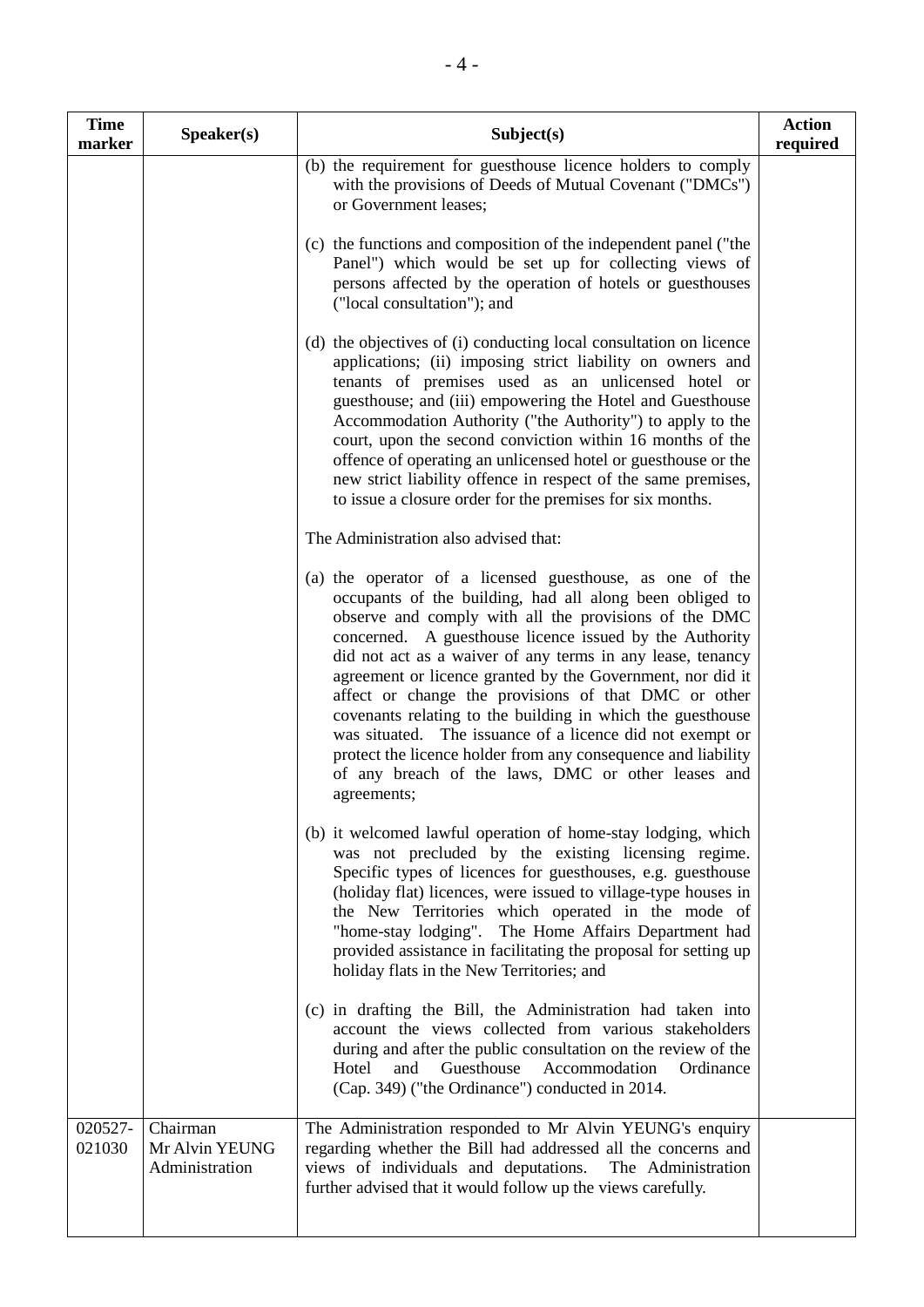| <b>Time</b><br>marker | Speaker(s)                                   | Subject(s)                                                                                                                                                                                                                                                                                                                                                                                                                                                                                                                                | <b>Action</b><br>required |
|-----------------------|----------------------------------------------|-------------------------------------------------------------------------------------------------------------------------------------------------------------------------------------------------------------------------------------------------------------------------------------------------------------------------------------------------------------------------------------------------------------------------------------------------------------------------------------------------------------------------------------------|---------------------------|
|                       |                                              | Mr Alvin YEUNG enquired and the Administration replied<br>regarding:                                                                                                                                                                                                                                                                                                                                                                                                                                                                      |                           |
|                       |                                              | (a) whether the Administration held a different stance on<br>home-stay lodging in Hong Kong having listened to the<br>views made by him and Mr Charles MOK at the first<br>meeting of the Bills Committee on 6 November 2018; and                                                                                                                                                                                                                                                                                                         |                           |
|                       |                                              | (b) whether the Administration had made reference to<br>the<br>Information Note entitled "Regulation of home-stay lodging<br>in selected places" prepared by the Research Office of the<br>Legislative Council ("LegCo") Secretariat (LC Paper No.<br>IN01/18-19) ("Information Note") in considering the<br>regulation of home-stay lodging in Hong Kong.                                                                                                                                                                                |                           |
|                       |                                              | The Administration reiterated that it welcomed home-stay<br>lodging provided that they met the licensing requirements and<br>complied with DMC or land lease provisions of the premises<br>concerned.                                                                                                                                                                                                                                                                                                                                     |                           |
| 021031-<br>021541     | Chairman<br>Mr Charles MOK<br>Administration | Mr Charles MOK took the view that the Administration should<br>consider differentiating home-stay lodging from other types of<br>guesthouses as recommended in the Director of Audit's Report<br>No. 69 ("Audit Report") which was published in October 2017.                                                                                                                                                                                                                                                                             |                           |
|                       |                                              | Mr MOK enquired whether the Administration would take<br>forward the recommendations made in the Audit Report on<br>differentiating home-stay lodging from other types<br>of<br>guesthouses by simplifying the licence requirements<br>for<br>home-stay lodging, consulting relevant stakeholders<br>and<br>considering whether overseas examples on the regulation of<br>home-stay lodging might be applicable to Hong Kong.                                                                                                             |                           |
|                       |                                              | The Administration responded that it had accepted all the<br>recommendations made in the Audit Report and had taken<br>follow-up actions as necessary. The Administration had also<br>provided its response to the Audit Commission and the Public<br>Accounts Committee. It had not ruled out the possibility of<br>adopting a flexible approach to facilitate the operation of<br>home-stay lodging in suitable places such as in Lai Chi Wo.<br>- It<br>welcomed suggestions on the use of suitable premises for<br>home-stay lodging. |                           |
| 021542-<br>022603     | Chairman<br>Mr Paul TSE<br>Administration    | Mr Paul TSE said that he had been affected by the operation of a<br>guesthouse and its "shadow guesthouse".                                                                                                                                                                                                                                                                                                                                                                                                                               |                           |
|                       |                                              | Mr TSE took the view that:                                                                                                                                                                                                                                                                                                                                                                                                                                                                                                                |                           |
|                       |                                              | as home-stay lodging was a global trend and budget<br>(a)<br>accommodation<br>had<br>become<br>popular,<br>more<br>the<br>Administration should keep up with the global tourism<br>trend;                                                                                                                                                                                                                                                                                                                                                 |                           |
|                       |                                              | while welcoming the improvements to the existing<br>(b)<br>licensing regime, he considered that the Administration                                                                                                                                                                                                                                                                                                                                                                                                                        |                           |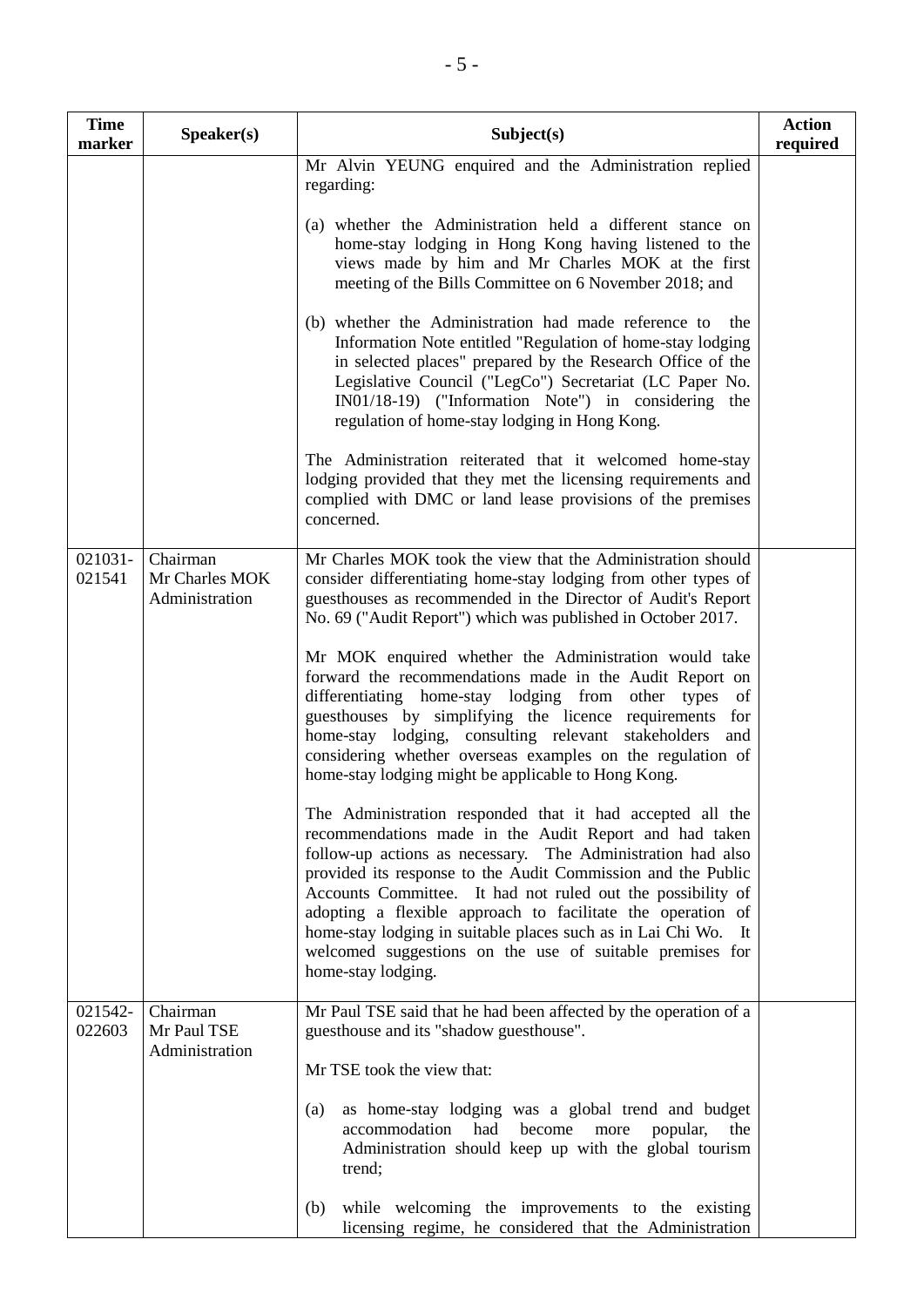| <b>Time</b><br>marker | Speaker(s)                                   | Subject(s)                                                                                                                                                                                                                                                                                                                                                                                                                                                                                                                                                                                                                                                                                                                                                               | <b>Action</b><br>required |
|-----------------------|----------------------------------------------|--------------------------------------------------------------------------------------------------------------------------------------------------------------------------------------------------------------------------------------------------------------------------------------------------------------------------------------------------------------------------------------------------------------------------------------------------------------------------------------------------------------------------------------------------------------------------------------------------------------------------------------------------------------------------------------------------------------------------------------------------------------------------|---------------------------|
|                       |                                              | should also address the concerns of various stakeholders<br>and balance their interests so as to keep up with the new<br>tourism trend; and                                                                                                                                                                                                                                                                                                                                                                                                                                                                                                                                                                                                                              |                           |
|                       |                                              | the Administration could make reference to the registration<br>(c)<br>system for home-stay lodging in New South Wales<br>("NSW"), Australia.                                                                                                                                                                                                                                                                                                                                                                                                                                                                                                                                                                                                                             |                           |
|                       |                                              | The Chairman took the view that a reasonable increase in the<br>supply of accommodation for tourists to meet their demand<br>would help the development of tourism but the problems caused<br>by unlicensed guesthouses needed to be addressed. He hoped<br>that the Bill would not affect the development of the<br>hotel/guesthouse sector and at the same time could safeguard the<br>interest of operators of licensed hotels/guesthouses.                                                                                                                                                                                                                                                                                                                           |                           |
|                       |                                              | In response to the Chairman's enquiry about the Panel's<br>impartiality in collecting views during the local consultation<br>exercise and considering these views, the Administration advised<br>that, after the passage of the Bill, administrative guidelines<br>would be drawn up for the Panel with reference to the guidelines<br>and existing practice adopted for conducting local consultation<br>on applications for various types of licences (e.g. liquor licence<br>under the Dutiable Commodities Ordinance (Cap. 109) and<br>amusement game centre licence under the Amusement Game<br>Centres Ordinance (Cap. 435)). The Administration took the<br>view that the local consultation exercise would not threaten the<br>survival of licensed guesthouses. |                           |
|                       |                                              | The Chairman enquired and the Administration replied regarding<br>the composition of the Panel and the proportion<br>of<br>representatives from the hotel/guesthouse<br>sector to<br>the<br>membership of the Panel.                                                                                                                                                                                                                                                                                                                                                                                                                                                                                                                                                     |                           |
| 022604-<br>023110     | Chairman<br>Mr Charles MOK<br>Administration | Regarding the Administration's invitation of suggestions on<br>home-stay lodging (time marker: 021031-021541 referred),<br>Mr Charles MOK said that the home-stay lodging sector and<br>some LegCo Members had been providing their views to the<br>Administration in recent years. He had also provided his views<br>on the Bill in his submission (LC Paper No. CB(2)376/18-19(01)<br>issued on 4 December 2018).                                                                                                                                                                                                                                                                                                                                                      |                           |
|                       |                                              | The Administration responded to the following views and<br>enquiries from Mr MOK:                                                                                                                                                                                                                                                                                                                                                                                                                                                                                                                                                                                                                                                                                        |                           |
|                       |                                              | (a) the new licensing regime would render the home-stay<br>lodging sector unable to survive;                                                                                                                                                                                                                                                                                                                                                                                                                                                                                                                                                                                                                                                                             |                           |
|                       |                                              | (b) in considering regulation of home-stay lodging in Hong<br>Kong, the Administration should make reference to such<br>regulation in Japan, Taiwan and London set out in the<br>Information Note; and                                                                                                                                                                                                                                                                                                                                                                                                                                                                                                                                                                   |                           |
|                       |                                              | (c) whether the Administration would conduct a public<br>consultation exercise on differentiating home-stay lodging                                                                                                                                                                                                                                                                                                                                                                                                                                                                                                                                                                                                                                                      |                           |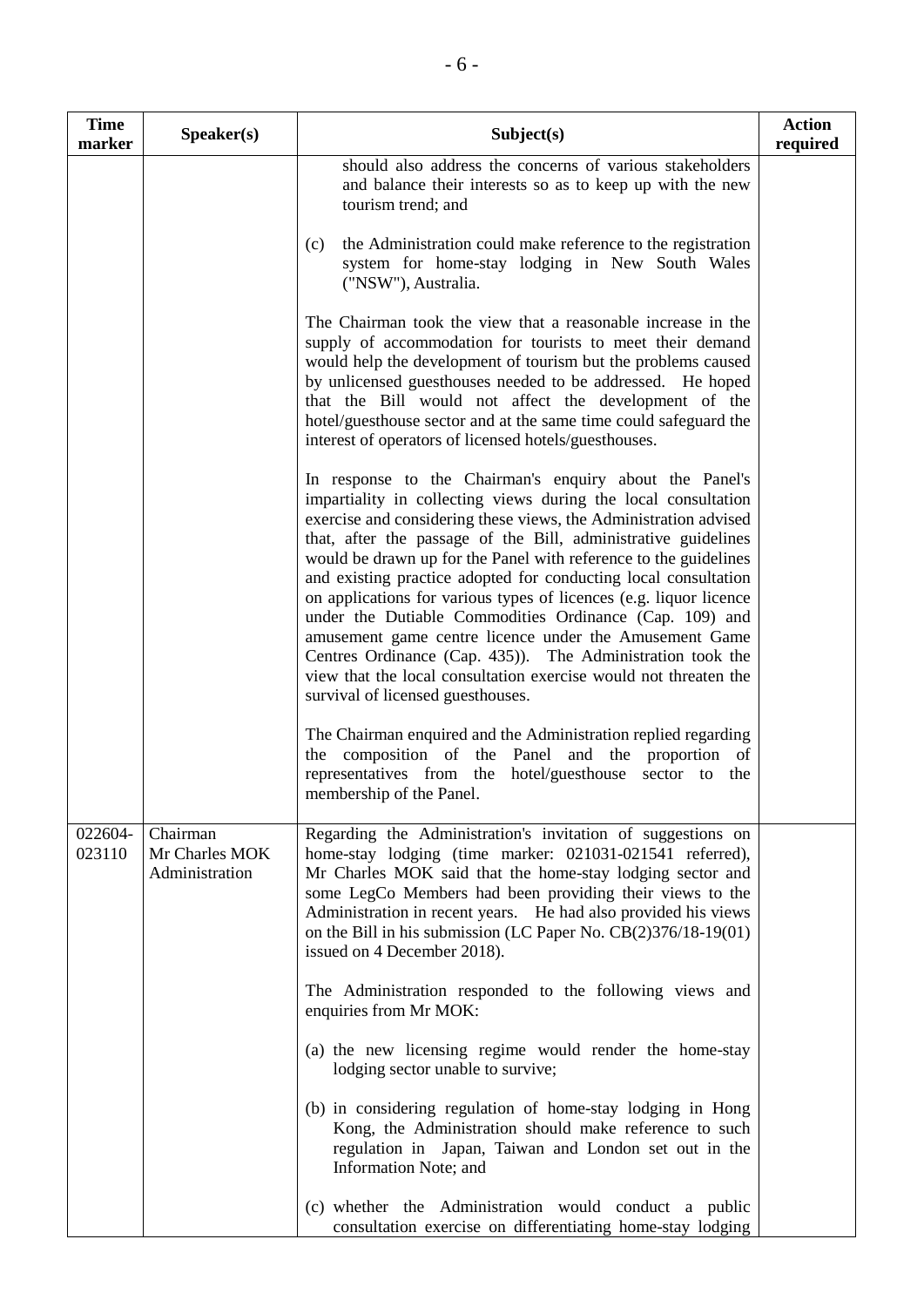| <b>Time</b><br>marker | Speaker(s)                                   | Subject(s)                                                                                                                                                                                                                                                                                             | <b>Action</b><br>required                        |
|-----------------------|----------------------------------------------|--------------------------------------------------------------------------------------------------------------------------------------------------------------------------------------------------------------------------------------------------------------------------------------------------------|--------------------------------------------------|
|                       |                                              | from other types of guesthouses and simplifying licence<br>requirements for home-stay lodging.                                                                                                                                                                                                         |                                                  |
|                       |                                              | The Administration briefed members on its response to the Audit<br>Report.                                                                                                                                                                                                                             |                                                  |
| 023111-<br>023633     | Chairman<br>Mr Paul TSE<br>Administration    | The Administration responded to the following views from<br>Mr Paul TSE:                                                                                                                                                                                                                               |                                                  |
|                       |                                              | (a) the Administration should take into account the global trend<br>of home-stay lodging in considering the new licensing<br>regime. Otherwise, the passage of the Bill might drive the<br>home-stay lodging industry underground;                                                                     |                                                  |
|                       |                                              | (b) there should be different regulation regimes for guesthouses<br>and home-stay lodging. The Administration could make<br>reference to the registration system for home-stay lodging in<br>NSW, Australia;                                                                                           |                                                  |
|                       |                                              | (c) the guesthouse industry and home-stay lodging industry<br>Administration<br>and the<br>could<br>co-exist<br>should<br>be<br>open-minded towards various options on<br>operating<br>home-stay lodging;                                                                                              |                                                  |
|                       |                                              | (d) the Administration should carry out a study on the<br>development of home-stay lodging in tandem with its<br>proposed amendments to the Ordinance; and                                                                                                                                             |                                                  |
|                       |                                              | (e) the Administration should consider conducting a public<br>consultation exercise on differentiating home-stay lodging<br>from other types of guesthouses and simplifying licence<br>requirements for home-stay lodging.                                                                             |                                                  |
| 023634-<br>024124     | Chairman<br>Administration                   | The Administration responded to the following enquiries from<br>the Chairman:                                                                                                                                                                                                                          |                                                  |
|                       |                                              | (a) how the Administration would assist operators who had to<br>relocate their guesthouses because there were express<br>provisions which prohibited the premises concerned from<br>being used as a guesthouse ("the restrictive provision") in<br>the DMCs concerned or the Government leases; and    |                                                  |
|                       |                                              | (b) whether<br>licensed<br>operators<br>of<br>guesthouses<br><sub>or</sub><br>travel<br>agents/agencies)<br>agents/agencies (e.g.<br>who<br>recommended unlicensed guesthouses to travelers or<br>someone who promoted unlicensed guesthouses via online<br>platforms would be held criminally liable. |                                                  |
| 024125-<br>024629     | Chairman<br>Mr Charles MOK<br>Administration | Mr Charles MOK requested the Administration to:<br>provide its views on the regulation of home-stay lodging in<br>(a)<br>Japan, Taiwan and London set out in the Information Note<br>and explain why it considered the measures adopted in<br>these places infeasible in Hong Kong; and                | Admin<br>(paragraph<br>$2(a)$ of the<br>minutes) |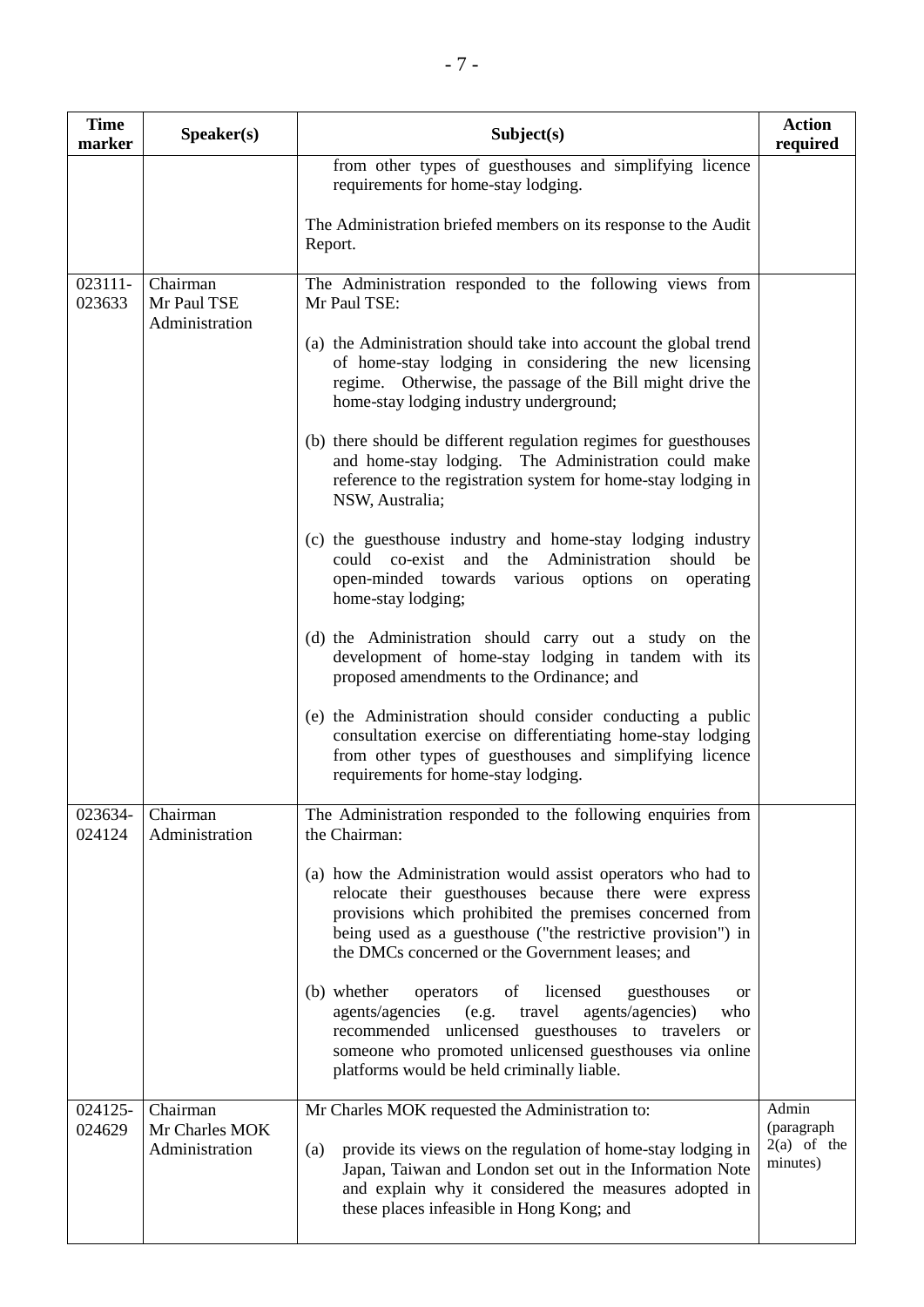| <b>Time</b><br>marker | Speaker(s)                                   | Subject(s)                                                                                                                                                                                                                                                                                                                                                                                                                                                                                                                                                                                                                                                                                                                                                                                                                                                                                                                                                                                                                                                                                                                                                                                                                                                                                  | <b>Action</b><br>required |
|-----------------------|----------------------------------------------|---------------------------------------------------------------------------------------------------------------------------------------------------------------------------------------------------------------------------------------------------------------------------------------------------------------------------------------------------------------------------------------------------------------------------------------------------------------------------------------------------------------------------------------------------------------------------------------------------------------------------------------------------------------------------------------------------------------------------------------------------------------------------------------------------------------------------------------------------------------------------------------------------------------------------------------------------------------------------------------------------------------------------------------------------------------------------------------------------------------------------------------------------------------------------------------------------------------------------------------------------------------------------------------------|---------------------------|
|                       |                                              | (b) provide its views on the suggestions made by operators of<br>home-stay lodging.<br>The<br>Administration undertook to provide the required<br>information.<br>In response to Mr MOK's enquiry about whether the<br>Administration would differentiate home-stay lodging from<br>other types of guesthouses, the Administration said that the<br>subject matter was a policy matter and should therefore be<br>discussed by the relevant Panel from the policy perspective.<br>The Bills Committee should focus on the examination of the<br>Bill.<br>Mr MOK expressed his view that as the proposed amendments<br>to the Ordinance would affect the home-stay lodging sector, the<br>subject matter should not be dealt with separately.                                                                                                                                                                                                                                                                                                                                                                                                                                                                                                                                                |                           |
| 024630-<br>025217     | Chairman<br>Mr Paul TSE<br>Administration    | The Administration responded to the following views and<br>enquiries from Mr Paul TSE:<br>licensing of guesthouses and nuisance caused by operation<br>(a)<br>of guesthouses should not be discussed in a bundle;<br>it might not be necessary to impose strict regulations on<br>(b)<br>guesthouses if the relevant laws were clear enough and<br>enforcement actions were effective;<br>the passage of the Bill would not be able to solve all<br>(c)<br>existing problems caused by unlicensed guesthouses and<br>the new licensing regime might bring about other<br>problems, e.g. concentration of guesthouses in buildings<br>the DMCs of which did not have the restrictive provision,<br>underground operation of unlicensed guesthouses, etc.; and<br>how the Administration would address the concerns about<br>(d)<br>nuisance caused by operation of guesthouses.<br>The Administration reiterated that:<br>compliance with land documents<br>(a)<br>was not a new<br>requirement imposed by the Bill; and<br>currently, the Authority would have to revoke the licence or<br>(b)<br>refuse the licence application in respect of premises on<br>which the court issued injunction orders regarding breach<br>of DMC or the land authority advised on breach of land<br>lease. |                           |
| 025218-<br>025744     | Chairman<br>Mr SHIU Ka-fai<br>Administration | Mr SHIU Ka-fai indicated his support for the Bill.<br>Mr SHIU gave the following views:<br>the Administration should eradicate unlicensed guesthouses<br>(a)<br>and facilitate survival of the lawful ones;                                                                                                                                                                                                                                                                                                                                                                                                                                                                                                                                                                                                                                                                                                                                                                                                                                                                                                                                                                                                                                                                                 |                           |